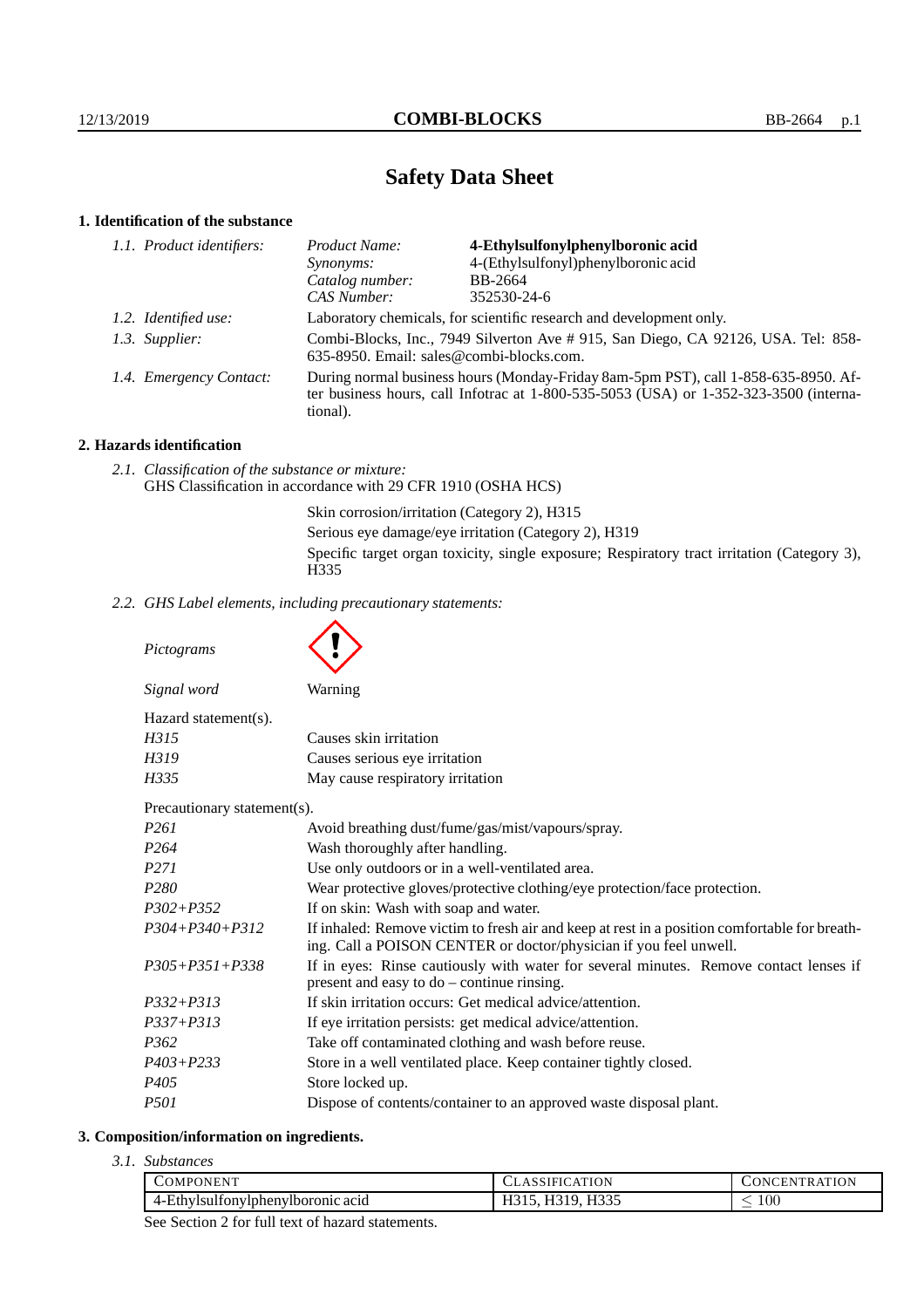## **4. First aid measures**

*4.1. Description of first aid measures.*

| Consult a physician. Show this safety data sheet to the doctor in attendance. Move out of<br>dangerous area.                                         |
|------------------------------------------------------------------------------------------------------------------------------------------------------|
| Remove victim to fresh air and keep at rest in a position comfortable for breathing. Call a<br>POISON CENTER or doctor/physician if you feel unwell. |
| Wash with soap and water.                                                                                                                            |
| Rinse cautiously with water for several minutes. Remove contact lenses if present and<br>easy to $do$ – continue rinsing.                            |
| Wash out mouth with copious amounts of water for at least 15 minutes. Seek medical<br>attention.                                                     |
|                                                                                                                                                      |

- *4.2. Most important symptoms and effects, both acute and delayed:* See Section 2.2 and/or in Section 11.
- *4.3. Indication of any immediate medical attention and special treatment needed:* No data.

#### **5. Fire fighting measures**

- *5.1. Extinguishing media:* Use dry sand, dry chemical or alcohol-resistant foam for extinction.
- *5.2. Special hazards arising from the substance or mixture:* Carbon monoxide, sulfur oxides.
- *5.3. Advice for firefighters:* Wear self-contained breathing apparatus for firefighting if necessary.
- *5.4. Further information:* No data available.

#### **6. Accidental release measures**

- *6.1. Personal precautions, protective equipment and emergency procedures:* Ensure adequate ventilation. Use personal protective equipment.
- *6.2. Environmental precautions:* Should not be released into the environment. See Section 12 for additional ecological information.
- *6.3. Methods and materials for containment and cleaning up:* Sweep up or vacuum up spillage and collect in suitable container for disposal.
- *6.4. Reference to other sections:* Refer to protective measures listed in Sections 8 and 13.

#### **7. Handling and storage**

- *7.1. Precautions for safe handling:* Avoid contact with skin and eyes. Avoid inhalation of vapour or mist. Keep away from sources of ignition - No smoking. Take measures to prevent the build up of electrostatic charge. For precautions see section 2.2.
- *7.2. Conditions for safe storage, including any incompatibilities:* Keep container tightly closed in a dry and well-ventilated place. Containers which are opened must be carefully resealed and kept upright to prevent leakage.
- *7.3. Specific end use(s):* Laboratory chemicals, for scientific research and development only.

#### **8. Exposure Controls / Personal protection**

*8.1. Control parameters:*

*Components with workplace control parameters:* Contains no substances with occupational exposure limit values.

*8.2. Exposure controls:*

*Appropriate engineering controls:* Ensure that eyewash stations and safety showers are close to the workstation location. Ensure adequate ventilation, especially in confined areas. Use only under a chemical fume hood.

*Personal protective equipment:*

| Eye/face protection: | Wear appropriate protective eyeglasses or chemical safety goggles as described by OSHA's<br>eye and face protection regulations in 29 CFR 1910.133 or European Standard EN166.                                                                                                                                         |
|----------------------|------------------------------------------------------------------------------------------------------------------------------------------------------------------------------------------------------------------------------------------------------------------------------------------------------------------------|
| Skin protection:     | Handle with gloves. Gloves must be inspected prior to use. Use proper glove removal<br>technique (without touching glove's outer surface) to avoid skin contact with this product.<br>Dispose of contaminated gloves after use in accordance with applicable laws and good<br>laboratory practices. Wash and dry hands |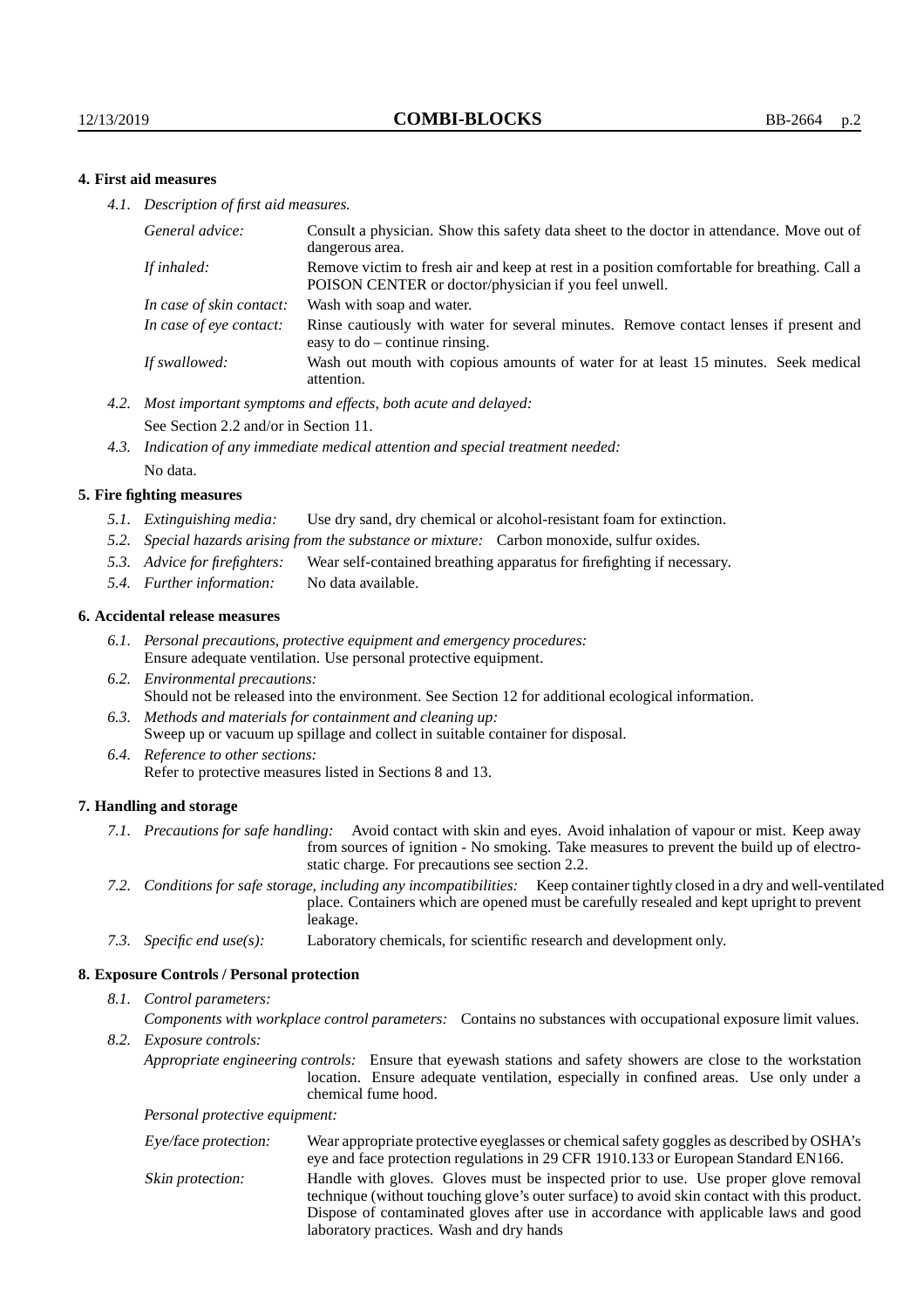| <b>Body Protection:</b> |         | Complete suit protecting against chemicals, Flame retardant antistatic protective clothing.                       |
|-------------------------|---------|-------------------------------------------------------------------------------------------------------------------|
|                         |         | The type of protective equipment must be selected according to the concentration and                              |
|                         |         | amount of the dangerous substance at the specific workplace.                                                      |
| Respiratory protection: |         | No protective equipment is needed under normal use conditions.                                                    |
|                         |         | Control of environmental exposure: Prevent further leakage or spillage if safe to do so. Do not let product enter |
|                         | drains. |                                                                                                                   |

## **9. Physical and chemical properties**

*9.1. Information on basic physical and chemical properties*

| (a)               | Appearance:                                   | Solid          |
|-------------------|-----------------------------------------------|----------------|
| (b)               | Odour:                                        | No data        |
| (c)               | Odour Threshold:                              | No data        |
| (d)               | pH:                                           | No data        |
| (e)               | Melting point/freezing point:                 | $120 - 150$ °C |
| (f)               | Initial boiling point and boiling range:      | No data        |
| (g)               | Flash point:                                  | No data        |
| (h)               | Evaporatoin rate:                             | No data        |
| (i)               | Flammability (solid, gas):                    | No data        |
| (j)               | Upper/lower flammability or explosive limits: | No data        |
| $\left( k\right)$ | Vapour pressure:                              | No data        |
| (1)               | Vapour density:                               | No data        |
| (m)               | Relative density:                             | No data        |
| (n)               | Water solubility:                             | No data        |
| $\circ$           | Partition coefficient: n-octanol/water:       | No data        |
| (p)               | Auto-ignition:                                | No data        |
| (q)               | Decomposition temperature:                    | No data        |
| (r)               | Viscosity:                                    | No data        |
| (s)               | Explosive properties:                         | No data        |
| (t)               | Oxidizing properties:                         | No data        |

*9.2. Other safety information:*

| Formula          | $C_8H_{11}BO_4S$ |
|------------------|------------------|
| Molecular weight | 214.0            |
| CAS Number       | 352530-24-6      |

## **10. Stability and reactivity**

- *10.1. Reactivity* No data
- *10.2. Chemical stability* Stable under recommended storage conditions.
- *10.3. Possibility of hazardous reactions* No data
- *10.4. Conditions to avoid*
- *10.5. Incompatible material* No data.
- *10.6. Hazardous decomposition products:*

Hazardous decomposition products formed under fire conditions: Carbon monoxide, sulfur oxides. Other decomposition products: No data In the event of fire: See Section 5.

## **11. Toxicological information**

*11.1 Information on toxicological effects*

| Acute toxicity:                    | No data available.                |
|------------------------------------|-----------------------------------|
| Skin irritation/corrosion:         | No data available.                |
| Eye damage/irritation:             | Causes serious eye irritation.    |
| Respiratory or skin sensitization: | May cause respiratory irritation. |
| Germ cell mutagenicity:            | No data available.                |
| Carcinogenicity:                   | No data available.                |
| Reproductive toxicity:             | No data available.                |